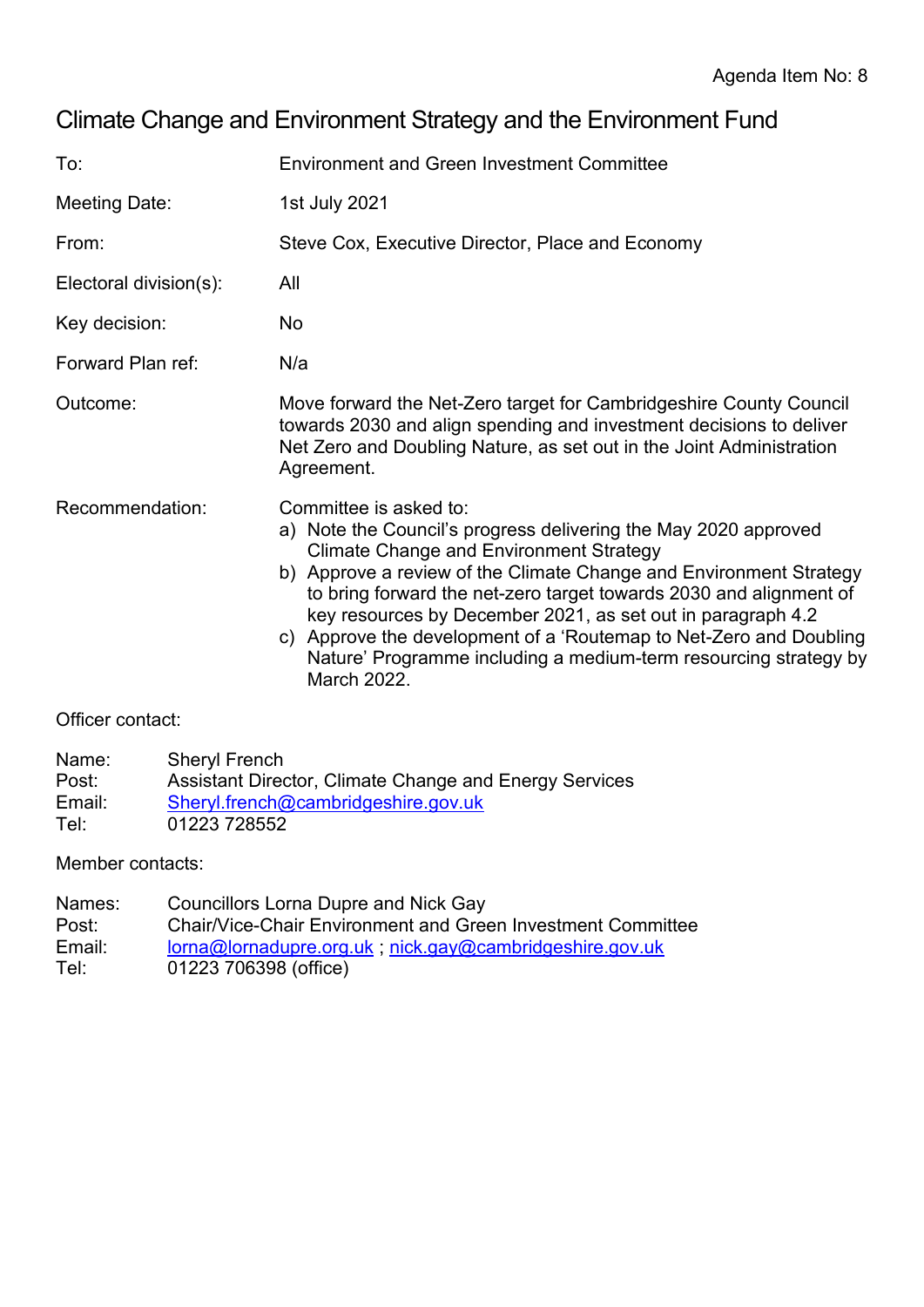## 1 Background

- 1.1 In May 2019, the Council declared a Climate and Environment Emergency recognising that our natural and built environment is the most precious inheritance for which we act as caretakers for the next generation and that society is facing global challenges of population growth, climate change and equalisation of living standards not faced before at this scale.
- 1.2 A Five-Year Climate Change and Environment Strategy (CCES), and Action Plan was [approved at Full Council in May 2020. The CCES covers three themes as set out below in](#page-1-0)



1.3 Figure 1 Describes [the three themes identified within the CCES](#page-1-0) covering mitigation, adaption, and [natural capital.](#page-1-0), twelve priority areas and seven targets. Four of the targets focus on carbon reductions developed from evidence on the Council's carbon footprint and the CUSPE 2019 research report 'Net[-Zero Cambridgeshire: What actions must Cambridgeshire County](https://data.cambridgeshireinsight.org.uk/dataset/cambridgeshire-policy-challenges-cambridge-university-science-and-policy-exchange-cuspe-8)  [Council take to reach net zero emissions by 2050?'](https://data.cambridgeshireinsight.org.uk/dataset/cambridgeshire-policy-challenges-cambridge-university-science-and-policy-exchange-cuspe-8).

<span id="page-1-0"></span>

*Figure 1 Describes the three themes identified within the CCES covering mitigation, adaption, and natural capital.*

- 1.4 The CCES contains a commitment to a number of targets, including reducing our 'scope 1' (direct) emissions by 50% by 2023 (compared to 2018 levels), reduce our 'scope 3' (indirect) emissions by 50.4% by 2030, and to deliver Government's net zero carbon target for Cambridgeshire by 2050.
- 1.5 Delivery of the five year strategy is supported by an Environment Fund comprising £16 million capital borrowing. The Environment Funding is broadly allocated on the following basis:
	- £15million to take all Council owned and operated buildings off fossil fuels and onto low carbon heating by 2025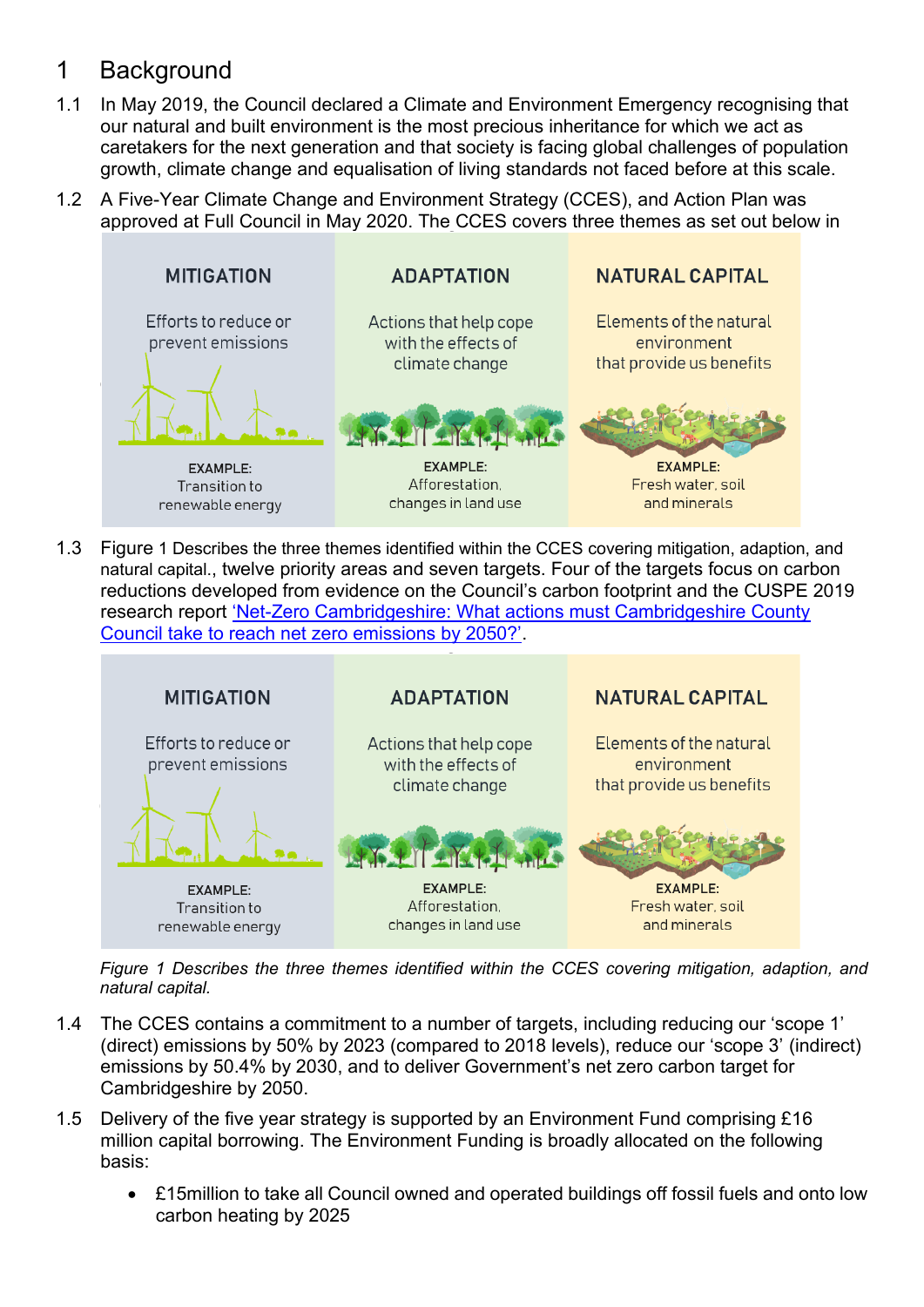- £1million to cover EV charging for Council buildings, support for oil dependent communities to decarbonise and £300,000 for other projects
- 1.6 Carbon reduction targets are monitored on an annual basis and the Council has published its annual carbon footprint for the financial years 2018-19 and 2019-20. It is now gathering the data for the publication of 2020-21.
- 1.7 County-wide CO<sup>2</sup> emissions for Cambridgeshire in 2018 (the most recent year of data available in January 2021) were just over 4.5 million tonnes. A reduction of 1.8% since the previous year. The 4.5m tonnes does not include emissions of other, non-CO $_2$  GHGs such as methane (CH<sub>4</sub>) or nitrous oxide (N<sub>2</sub>O), which are not broken down by local authority area in the published statistics. Across the whole UK,  $CO<sub>2</sub>$  accounts for 81% of all GHG emissions. The 4.5 million tonnes exclude emissions from peatland, which are thought to be significant across the county, although the exact figure is currently unknown.
- 1.8 The Council's own  $CO<sub>2</sub>$  equivalent ( $CO<sub>2</sub>e$ ) emissions (as an organisation) were 206,579 tonnes in 2019-20, which includes indirect ("scope 3") emissions from our supply chain partners and contractors but it is known that the data is not fully complete. The reporting year 2019-20 was prior to the implementation of the Council's Climate Change and Environment Strategy in May 202 and the impact of the covid-19 pandemic.

### 2 Main Issues

#### 2.1 Progress Against Targets

The Council approved capital borrowing of £16m for the Environment Fund and £13.5m is in the business plan for 2021-22 to support the delivery of the CCES Targets and Action plan.

To date £4.48m of £16m has been directly committed into delivery of low carbon heating and EV charging projects from the Environment Fund. This includes the sum of £2.5m Public Sector Decarbonisation Scheme Funding the Council succeeded securing during 2020/21 for low carbon heating for Council buildings.

An additional capital borrowing of £65.1m is committed in the business plan (21/22) into green investments via the energy programmes.

The Action Plan contains 127 actions and progress is summarised in [Table 1](#page-2-0) below and a description of progress against each of the targets is provided from paragraph 2.2.

| <b>Status</b>   | Number of<br>actions | Example actions in this category                                                                                                                                                                                                                                                                           |
|-----------------|----------------------|------------------------------------------------------------------------------------------------------------------------------------------------------------------------------------------------------------------------------------------------------------------------------------------------------------|
| Complete        | 5(4%)                | "Establish a County Council Climate Change website with a range of<br>education and awareness materials on climate change action, including<br>signposting to existing materials."                                                                                                                         |
| In.<br>progress | 70 (55%)             | "Annual carbon footprint calculations to be published to demonstrate<br>progress" – complete for 2019/20, but an ongoing task                                                                                                                                                                              |
|                 |                      | "Ensure all new Council buildings, extensions and retrofits are designed<br>to the highest energy efficiency standards, incorporating renewable<br>generation where feasible and Electric Vehicle (EV) chargepoint<br>provision. Assessment of all buildings and implementation plan in place<br>by 2023." |
| Not<br>Started  | 49 (39%)             | "Reform the annual budget planning process to reduce the Council's<br>carbon footprint and to support wider decarbonisation of service delivery<br>and the communities we support."                                                                                                                        |
| Paused          | 4(3%)                | "Through our Public Health, Social Care and Emergency Planning<br>recovery functions, find ways to help manage the impacts on vulnerable                                                                                                                                                                   |

<span id="page-2-0"></span>*Table 1 Summary of action plan progress*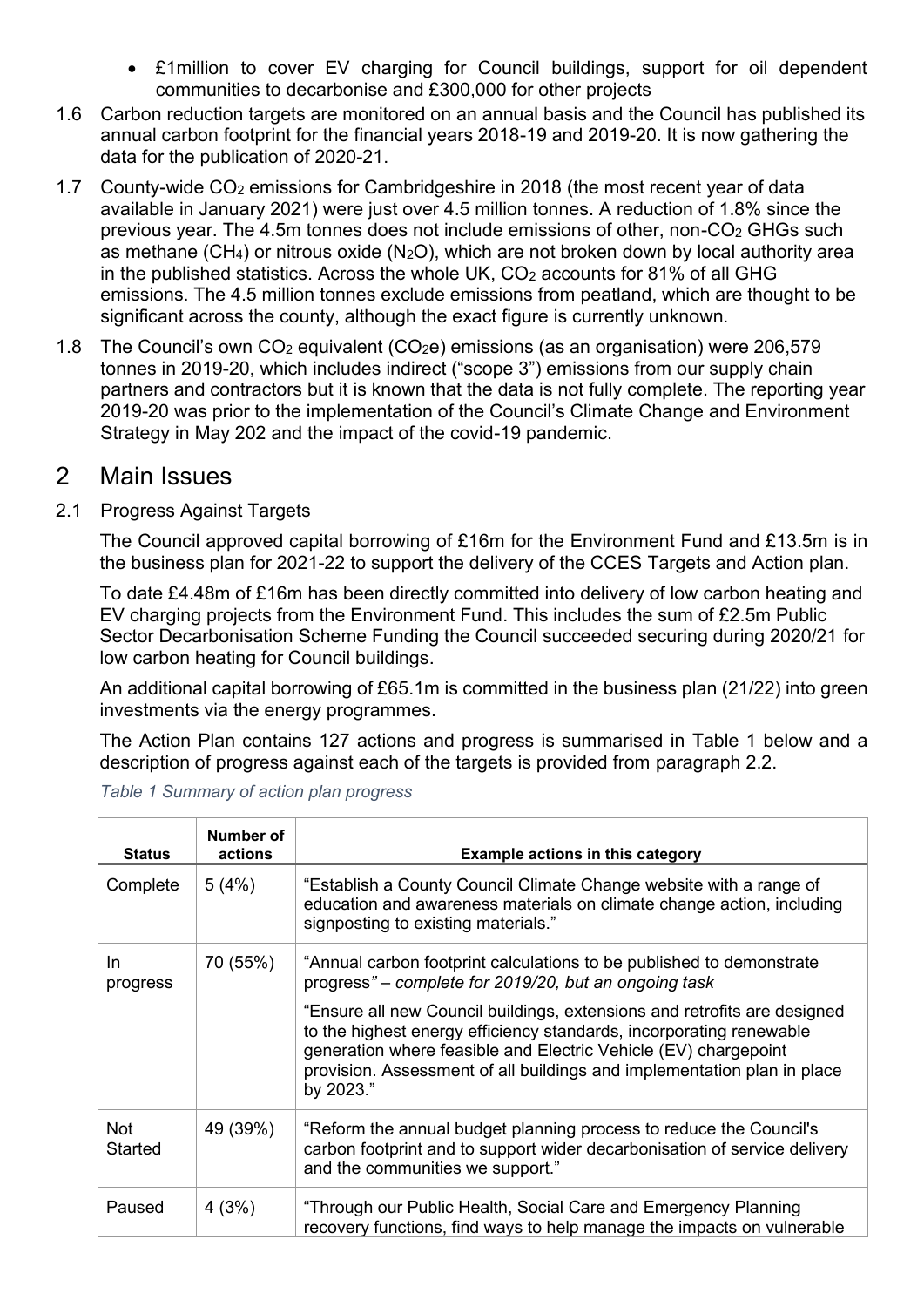| <b>Status</b> | Number of<br>actions | <b>Example actions in this category</b>                                                                                                                                                                                                                                                                                           |
|---------------|----------------------|-----------------------------------------------------------------------------------------------------------------------------------------------------------------------------------------------------------------------------------------------------------------------------------------------------------------------------------|
|               |                      | people of severe weather or temperatures, including care homes, to<br>prevent the vulnerable in our communities becoming more susceptible to<br>the impacts of climate change." – pressures on these service areas<br>dealing with the pandemic response meant 2020/21 has not been the<br>right time to implement some measures. |

2.2 Target 1: Reduce Council's organisational net carbon footprint for our buildings and transport assets (scope 1 and 2) by 50% by 2023

Key actions and examples of delivery against this target are centred around:

- Improving the Council's build stock to reduce energy demand
- Decarbonising council vehicles, including provision of EV charging at offices for example pool cars, library vehicles, gritters etc
- 2.2.1 A Low Carbon Heating Programme to retrofit air source heat pumps and replace gas and oil boilers at Council owned and operated sites are underway at 20 sites. These projects will complete Autumn 2021. The 20 projects are funded by a combination of the Environment Fund and Public Sector Decarbonisation Scheme, government grant, which the Council applied for and was successful securing £3.4m. The balance of the project costs, £1.86m is funded from the Council's Environment Fund. Further low carbon heating projects are being scoped for delivery during 2022-23 with the aim to take all relevant sites onto low carbon solutions by 2025 and support delivery of target 1.

The 20 projects underway will save approximately 408 tonnes CO<sub>2</sub>e per annum, or 17% of the scope 1 total from 2019-20, and a further 243 tonnes  $CO<sub>2</sub>e$  per annum (10% of scope 1) will be reduced when the Council disposes of nine buildings over the next few years including Shire Hall and Babbage House.

2.2.2 A schools retrofit programme has been underway since 2015 to reduce energy consumption, generate renewable energy and reduce carbon emissions on maintained schools. A summary of the carbon reductions is identified below in [Table 2](#page-3-0).

|                                                                   | 2014/15 to<br>2017/18 | 2018/19 | 2019/20 | 2020/21 | 2021/22 to<br>date | <b>Cumulative</b><br><b>Total</b> |
|-------------------------------------------------------------------|-----------------------|---------|---------|---------|--------------------|-----------------------------------|
| Maintained<br>school carbon<br>reductions<br>(tCO <sub>2</sub> e) | 670                   | 108     | 15      | 62      |                    | 855                               |
| Council<br>Investment                                             | £1.99m                | £0.478m | £0.064m | £0.275m |                    | £2.807m                           |
| <b>Public Sector</b><br>Decarbonisation<br>Scheme (grant)         |                       |         |         | ۰       | £0.229m            | £0.229m                           |

<span id="page-3-0"></span>*Table 2 Summary of carbon reductions in tonnes CO2e*

2.2.3 In December 2019, the Council approved Nearly Zero Energy Building standards for all new public buildings it will build, own and occupy (with the exception of schools until detailed costs could be understood).

There are a number of new building projects underway that this policy is influencing including: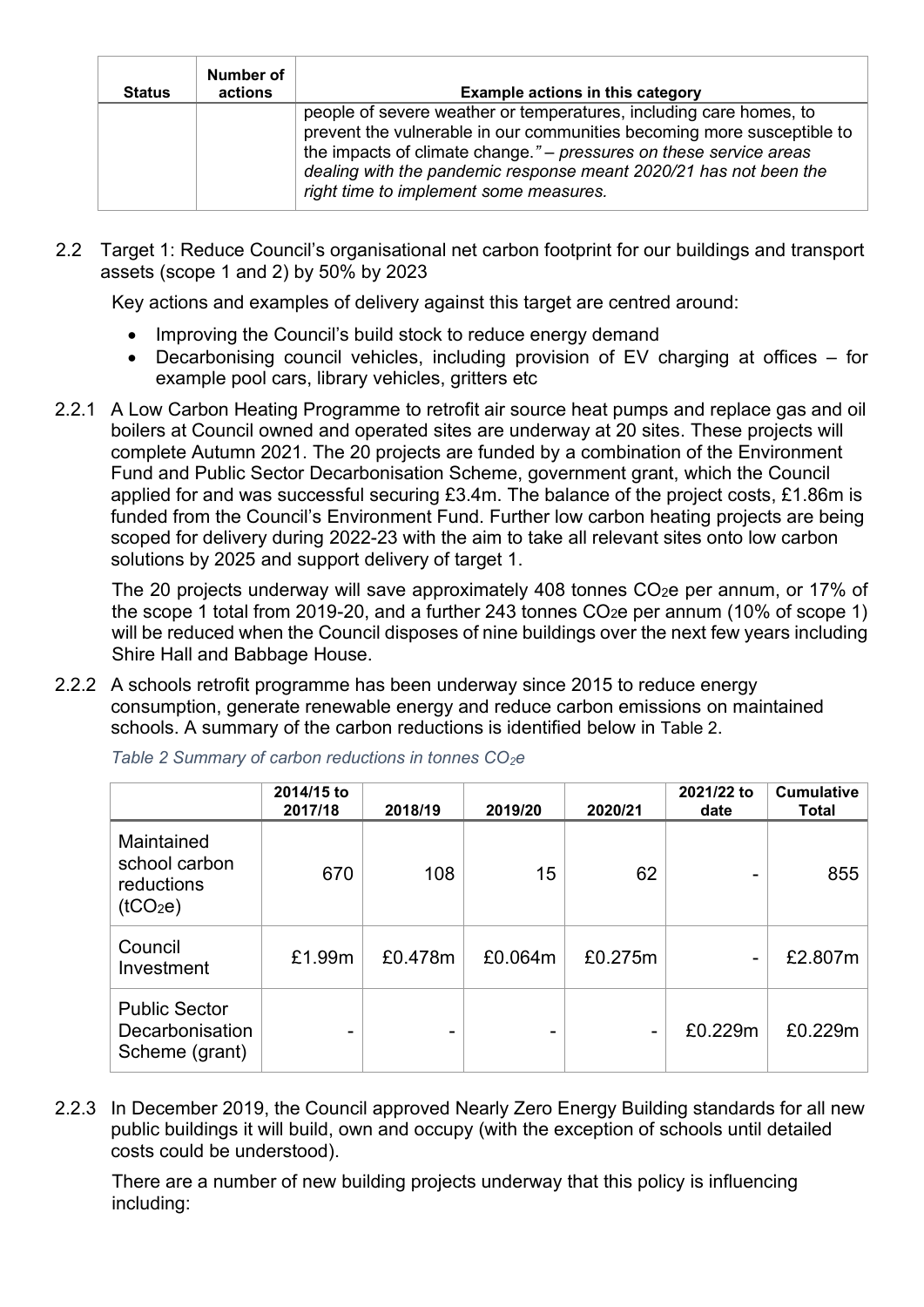- £611,311 investment into solar carports for the New Shire Hall (Civic Hub) providing 40% of all the on-site needs for electricity and saving 720 tCO2e by 2050.
- Adult Social Care commissioning are developing an exemplar 80-bed care facility designed to be free from fossil fuels and cut carbon emissions. This exemplar project, forecasts that over 70% of regulated electricity for the building will be met from onsite renewables and avoid 100 tCO2 emissions per annum or 3000 tonnes over thirty years when built.
- A specification for new schools will be piloted at Alconbury to deliver the Near Zero Energy Standards to understand the capital cost increases and lifecycle benefits.
- 2.2.4 Workplace EV Chargepoints: An £120,000 project for the installation of EV chargepoints at 18 Council offices is procured and delivery expected this year to reduce emissions from Council and staff vehicles.
- 2.2.5 Overall position: The carbon footprint report for 2019/20 was approved at Environment & Sustainability Committee in January 2021. Overall, carbon emissions were broadly consistent with the previous year (18/19), however increases were observed for scope 1. This increase is due to a combination of increased gas usage, likely to be because of more colder days than the previous winter, and an increase in transport emissions from highways service vehicles as more fuel was used from the depots. Scope 2 remains zero as 100% renewable electricity is purchased.

Looking forward, for 2020/21, the data for buildings/energy usage is showing a reduction but data for transport is not yet available. [Figure 2](#page-4-0) below shows estimated emissions for the next few years based on predicted emissions savings from current and future planned low carbon heating projects, expected project completion dates, known plans to dispose of certain buildings, and assuming no change in transport emissions.



<span id="page-4-0"></span>*Figure 2 Performance against target of 50% reduction in scope 1 and 2 net emissions by 2023 where the y-axis is tonnes of CO2e*

2.3 Target 2: All council departments to implement measures to ensure services are adapted to climate change

Key actions to deliver this target are centred around:

- Upskilling officer to enable identification and implementation of adaptation opportunities
- Integration of adaptation into existing work programmes
- Development of work programmes to deliver specific adaptation challenges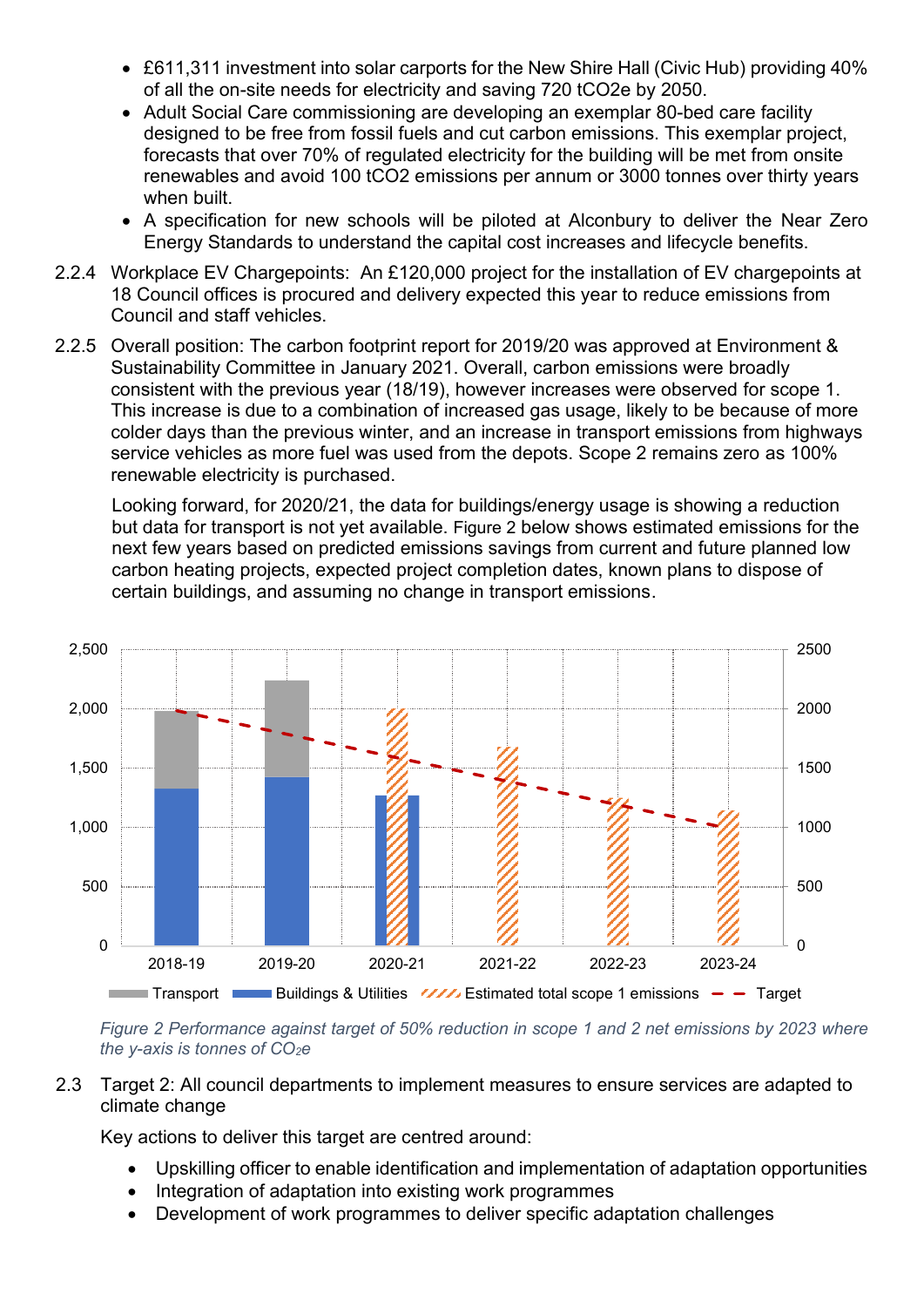- 2.3.1 Improving Environmental Decision Making. Since March 2021, the committee template has been updated to include significant implications for climate and environment to inform decision makers. This includes guidance for report writers. Regular review of the quality of these implications will be undertaken to identify training and development needs for staff. In addition, a Member and Office Carbon literacy and Doubling Nature Training Programme is under development and will be implemented from October 2021 starting with Senior Managers and Members. The aim of the programme is to build understanding and confidence across the organisation to develop and implement strategies and actions that design out carbon and improve nature capital.
- 2.3.2 Think Communities: A presentation to the Think Communities Board in January 2020 on the impacts of Climate Change was well supported. A number of discussions with the 'Think Communities' programme has taken place on how to build community resilience to the impacts of climate change. The pandemic paused detailed discussions but moving forward place coordinators are identified as early participants for the carbon literacy training to help integrate adaptation to flooding and overheating risks into existing conversations with our communities.
- 2.3.3 Resilient Infrastructure: Ensuring the infrastructure managed by the Council can withstand the effects of climate change now and in the future. The following is taking place:
	- Workshops with Milestone during 2020-21 have been delivered to support the development of a Carbon Strategy for the highways contract and to explore use of materials resilient to impact of excessive heat
	- Investment of £ 2.73m over five years into flood attenuation and highways biodiversity improvements to improve flooding risk. This includes clearing verges, gullies, grips and developing local flood resilience through targeted flood alleviation works and supporting community alerts and access to information.
- 2.4 Target 3: Deliver a net 20% increase in biodiversity (net gain) across all Council property, land projects and wildlife sites by 2030

Key actions to deliver this target are centred around land management approaches across the urban and rural estates and understanding our biodiversity. For example, the Rural Estates team have undertaken an initial assessment to identify potential opportunities for increasing biodiversity on the rural estate and developing opportunities for investment into Biodiversity Net Gain via the planning system. It is also working with tenant farmers to share best practice on managing for nature, soil management and for reducing carbon emissions from peat.

However, a comprehensive biodiversity audit across all the Council's estate (urban, rural, County wildlife sites) is needed. This will provide a baseline from which to measure net-gain; help guide interventions; and provide the evidence base increasingly required when applying for grants. This broader audit work has been planned but is not yet funded.

2.5 Target 4: Reduce the Council's emissions from purchased goods and services (scope 3) emissions by 50.4% by 2030

Key actions to deliver this target are centred around leveraging emissions reductions via the procurement process.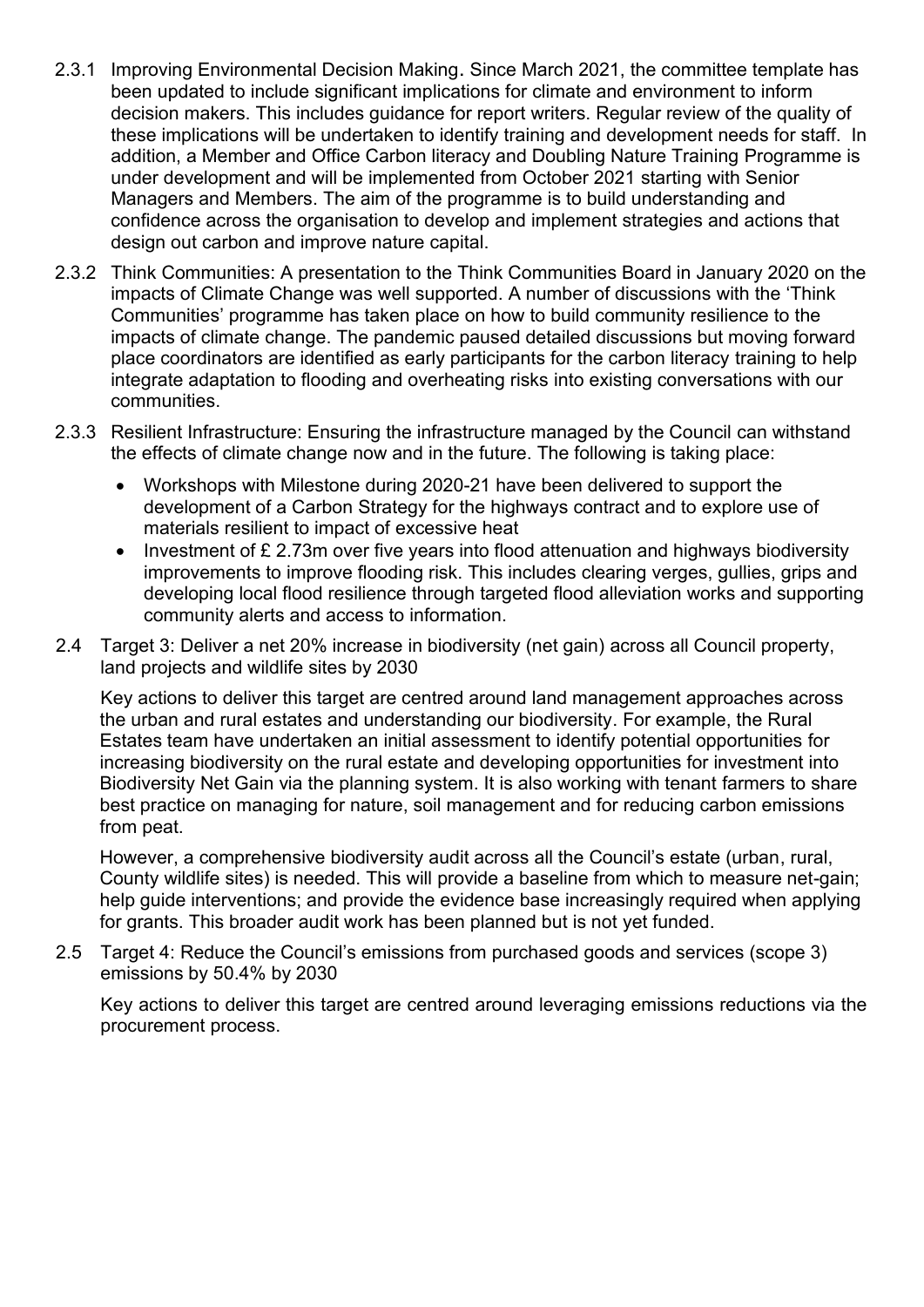- 2.5.1 Procurement: Testing how to include carbon foot-printing into procurement was undertaken during 2020/21 as part of the £100M Energy Services Contract procurement. The learning from this raised a number of key issues including effective comparison of carbon footprints provided by suppliers, supplier skills and readiness to provide quality carbon foot-printing and the need to upskill clients to understand what a quality proposal looks like.
- 2.5.2 The Council and University College London (UCL) were awarded £18000 funding from the Local Government Association to create a Carbon Calculator and Code of Practice for inclusion in procurements. The project formally concludes in July and will enable emissions associated with specific goods/services to be quantified and compared in procurements and ii) set out expectations across wider range of environmental considerations (e.g. waste). The LGA are exploring how to fund further action on this project to continue its developments as a tool that all Local Authorities can use.
- 2.5.3 In October 2020, Environment and Sustainability Committee approved the inclusion of the shadow carbon price into busines case decisions. Energy project business cases have been testing how this works, including the value of the carbon savings into investment cases. More widely, including carbon emissions reductions/savings/increases into the corporate template for Capital Programme Board is being scoped to capture information on embodied carbon ( e.g. carbon emitted from products, or construction materials, or building something) and the operational carbon savings.
- 2.6 Target 5: 100% of Council strategies include policies to tackle Climate Change by 2023

Action to date has focused on compiling a list of the councils' strategies and initiating conversations with strategy "owners" across the organisation. The following key strategies include climate change and net-zero carbon:

- The Council's Strategic Framework
- Medium term Financing Strategy
- Investment Strategy
- Pension Scheme

Significant work remains on fully integrating climate change into how we do things.

2.7 Target 6: To sign up to a shared target with partners and the community by 2023 to deliver 50.4% greenhouse gas emissions reductions by 2030 in tonnes/CO<sup>2</sup> per annum for Cambridgeshire based on 2018 baseline

This target was designed to align policy across all levels of Government and to build wider buy-in from communities and businesses.

Actions during 2020/21 include:

- Supporting the Cambridgeshire and Peterborough Independent Commission for Climate Change in their review and Phase 1 report
- Collaborating with Greater Cambridge Partnership for investments into energy infrastructure to facilitate clean growth
- Working with the Greater Cambridge Planning Service on net-zero evidence bases to inform local plan policies and area action plans
- Working with the Combined Authority on the early stages of their Alternative Fuel **Strategy**
- Participating in Officer groups to strengthen intra-authority collaboration e.g Climate Change Officers group and Cambridgeshire Action on Energy Group, to share best practice.
- Signing the UK100 pledge for 100% clean energy for Cambridgeshire communities and the renewed pledge 'Race to Zero' ; setting up the Countryside Climate Network to bring representatives of rural areas to share best practice, advocate for rural communities and identify opportunities for rural areas to support emissions reductions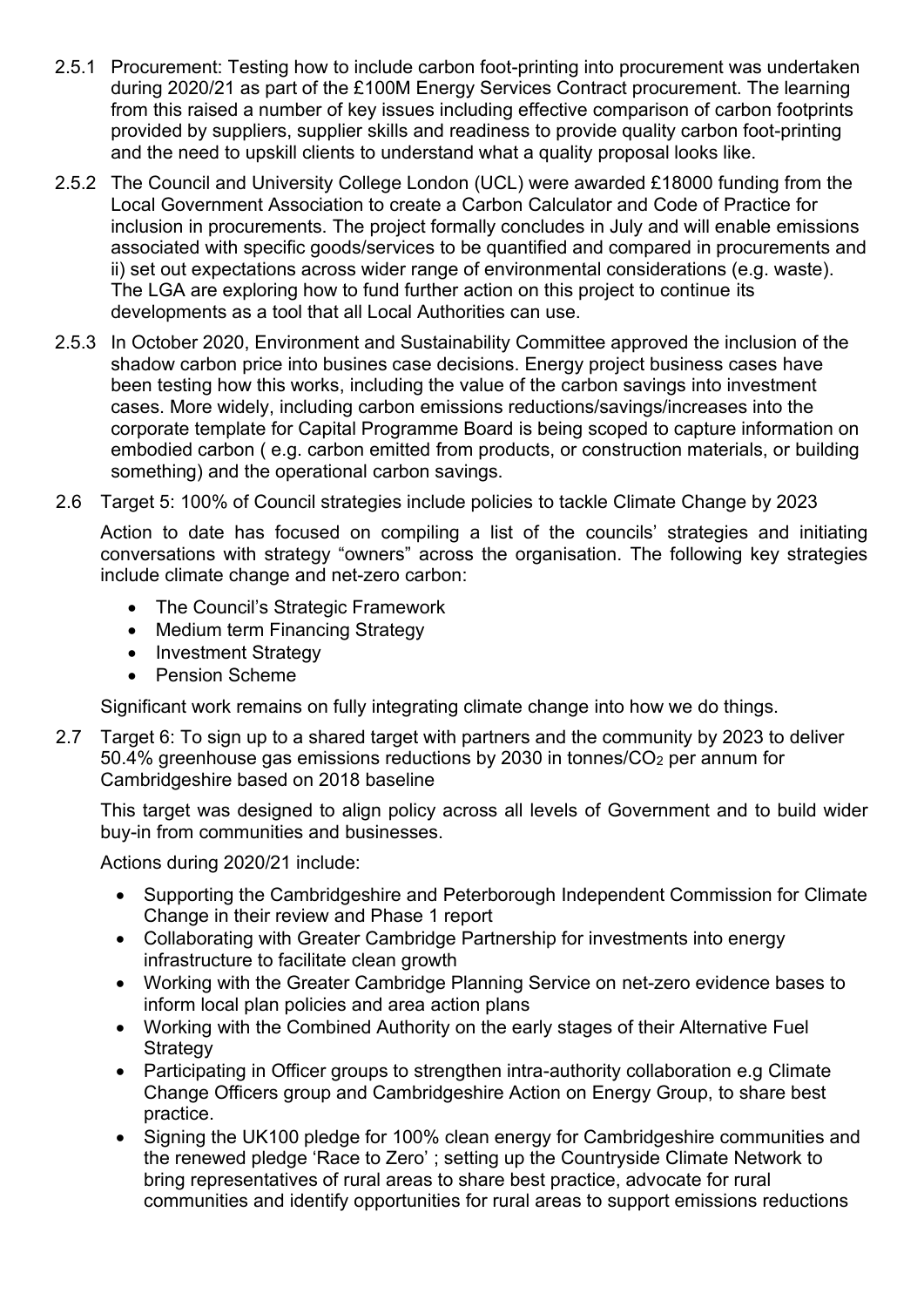2.8 Target 7: Deliver Government's net-zero carbon target by 2050

Key actions to deliver this target include:

- Delivery of 100% clean energy for Cambridgeshire
- Enabling residents to make changes in their own lives
- Sharing knowledge and understanding with our communities
- 2.8.1 Investment in Renewables: The Council's first 12Megawatt solar farm became operational during 2017. An investment of approximately £10m has saved 20,200 tonnes of carbon emissions up to 2021 and over a 25 year lifetime is forecast to reduce approximately 126,000 tonnes of CO2 emission. In addition, the Council has approved during 2020/21 investments totalling £42.3m into the following projects for construction during 2021/22 to reduce annual carbon emissions of 5060 tCO<sub>2</sub>e from March 2022 and 2,175,000 tCO<sub>2</sub>e by 2050 with the three projects.
	- 29.4MW capacity Solar Farm at North Angle with cumulative carbon emission savings of 105,000 tonnes over 30 years.
	- Swaffham Prior Community Heat Project, cumulative tCO<sub>2</sub>e savings over 30 years of 39,500tCO2e
	- Babraham Park and Ride Smart Energy Grid, 7300 tonnes  $CO<sub>2</sub>e$  savings over 30 years
- 2.8.2 The Schools Energy Programme includes supporting Academy Schools to decarbonise. [Table 3](#page-7-0) identifies a total investment of £9.159M of capital borrowing has been invested and grants of £1.88M secured to support annual carbon emissions reductions of 2.826 tCO2e and lifetime savings over 30 years of 84,780 tonnesCO2e at Academy schools.

|                                                                | $2014/15 -$<br>2017/18 | 2018/19 | 2019/20 | 2020/21 | 2021/22 to<br>date | <b>Cumulative total</b><br>savings to date |
|----------------------------------------------------------------|------------------------|---------|---------|---------|--------------------|--------------------------------------------|
| Academy school<br>carbon<br>reductions<br>(tCO <sub>2</sub> e) | 2020                   | 516     | 43      | 6.4     | 241                | 2,826                                      |
| Council<br>Investment                                          | £6.08m                 | £1.74m  | £0.239m | £0.102m | £0.998m            | £9.159m                                    |
| <b>Public Sector</b><br>Decarbonisation<br>Scheme              |                        |         |         |         | £1.888m            | £1.888m                                    |

<span id="page-7-0"></span>*Table 3 Carbon emissions savings from various investments in the Schools' Energy Programme*

- 2.8.3 Solar Together: This is a collective purchasing scheme for Cambridgeshire residents to purchase and install solar panels on their home. The scheme reduces costs for residents by creating economies of scale and removes much of the complexity when deciding if and how to install. To date in the Autumn 2020 Scheme, 1,335 homeowners have accepted their quotations and 14% of installations are complete – equating to 827kW installed and an estimated 170 tonnes CO<sup>2</sup> saved will be saved per annum or 4,930tCO2 by 2050.
- 2.8.4 Engagement: A wide range of engagement activities have taken place which will contribute to reducing emissions these include:
	- Providing information to Parish Council's on how to measure their area's carbon footprint
	- Presenting at Parish Council and community group meetings on how to purchase community EV Chargepoints
	- Developing the [Climate, Energy and Environment](https://www.cambridgeshire.gov.uk/residents/climate-change-energy-and-environment/how-you-can-take-action/sustainable-transport) pages on the Council's website to share the Council's work and provide advice to individuals and business on how to reduce their emissions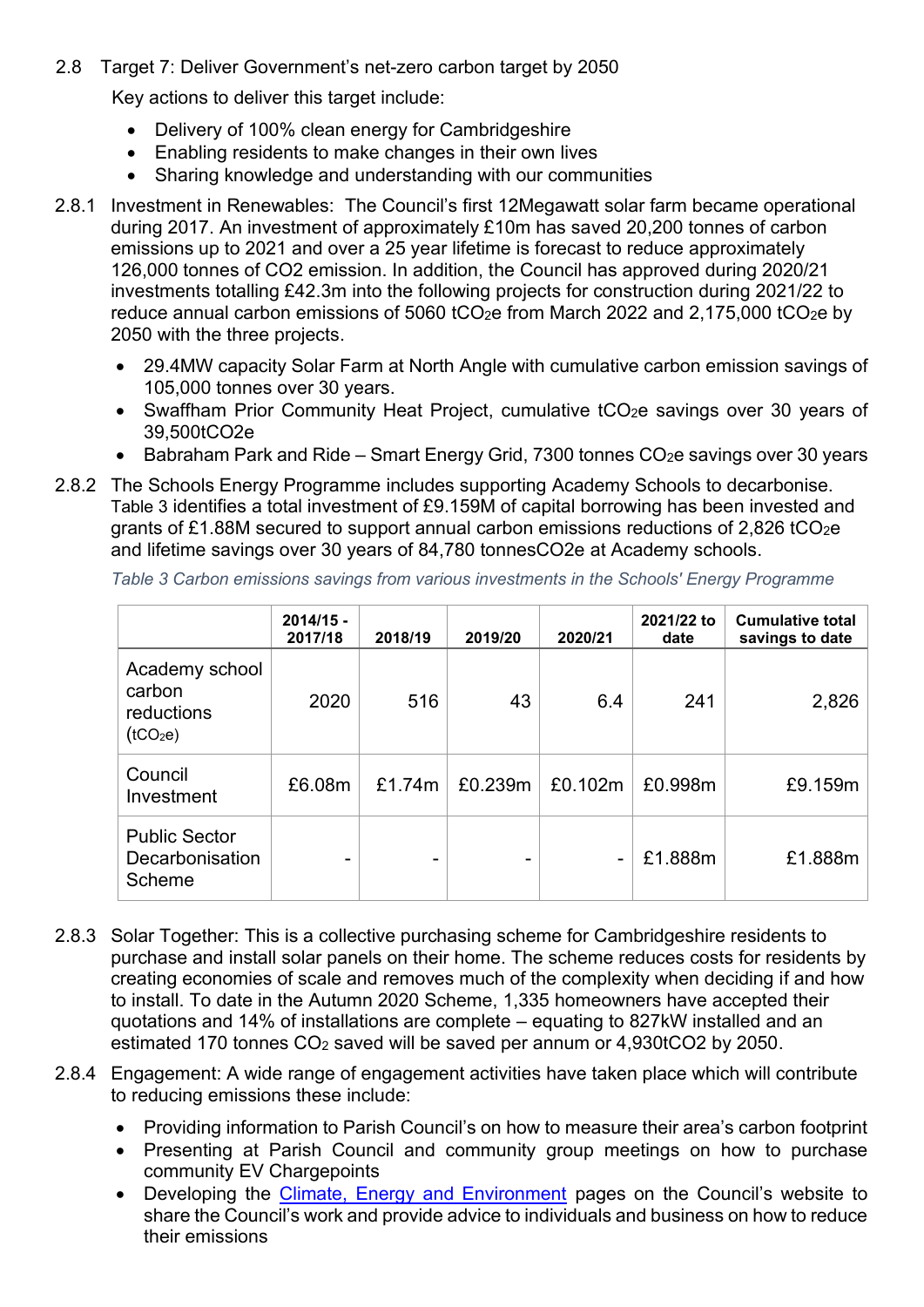## 3 Legislative and Policy Change

- 3.1 The Climate Change and Environment Strategy was developed during 2019. Since then, Government has brought forward a number of key policy and regulatory frameworks.
- 3.1.1 *The 6th Carbon Budget:* The Climate Change Act 2008 gave responsibility to the Committee on Climate Change to establish a series of 5-year carbon budgets to help the UK meet its carbon reduction targets. The Sixth Budget (2033–37) was published in September 2020 and recommended that to deliver net zero by 2050 the UK must reduce its emissions by 78% by 2035. In April 2021 this new target was enshrined in law. Key steps identified to deliver this reduction are:
	- 1. Increase uptake of low carbon solutions
	- 2. Significant expansion of low carbon energy supplies
	- 3. Reduce demand for carbon intense activities e.g through improving building design to reduce energy demand
	- 4. Land and greenhouse gas removals primarily through nature-based carbon sequestration like afforestation and peatland restoration
- 3.1.2 *The Agricultural Act 2020:* The Agricultural Bill was passed into law 11th November 2020. It sets out how farmers and land managers in England will be rewarded in the future with public money for "public goods" – such as better air and water quality, thriving wildlife, soil health, or measures to reduce flooding and tackle the effects of climate change, under the Environmental Land Management scheme (ELMS). ELMS would replace existing land management subsidies. These incentives will provide financing for landowners to aid in delivery of the government's 25 Year Environment Plan and commitment to reach net zero emissions by 2050.
- 3.1.3 *The Transport Decarbonisation Plan* (TDP) will set out in detail what government, business and society will need to do to deliver the significant emissions reduction needed across all modes of transport, to achieve carbon budgets and net zero emissions across every single mode of transport by 2050. This includes accelerating model shift to public and active transport, decarbonising road vehicles, decarbonising how we get goods and place-based solutions. Publication is anticipated imminently. Linked to this, Government has recently published its Bus Strategy "Bus Back Better", in which large-scale improvements and decarbonisation features heavily. Significantly, it sets expectations on use and design of bus lanes.
- 3.1.4 *Energy White Paper:* Published in December 2020 the focus is on delivery of net zero and the fundamental changes required to the UK's energy system. The Paper is intimately related to Government's [Ten Point Plan,](https://assets.publishing.service.gov.uk/government/uploads/system/uploads/attachment_data/file/936567/10_POINT_PLAN_BOOKLET.pdf) setting out mechanisms to deliver all of the energy related points. It aims to:
	- 1. Transform Energy decarbonising the whole energy system
	- 2. Support a Green Recovery grow the economy and create jobs in the clean energy sector
	- 3. Reducing fuel poverty exploring regulatory changes to reduce costs to end users, improve building standards and introduce minimum Energy Performance Certificate (EPC band B) for all non-domestic rental properties.
- 3.1.5 Significant policy is also emerging that will affect the roles, responsibilities, and funding available to Local Authorities to deliver action:

The Environment Bill 2020, which has completed its second reading in Parliament, will establish all-encompassing targets, plans and polices for improving the natural environment, covering environmental protection; waste and resource efficiency; air quality; water; nature and biodiversity; conservation; and regulation of chemicals. Important provisions for biodiversity net gain are also anticipated. The Bill will likely directly affect several council services including waste management, rural estate and planning.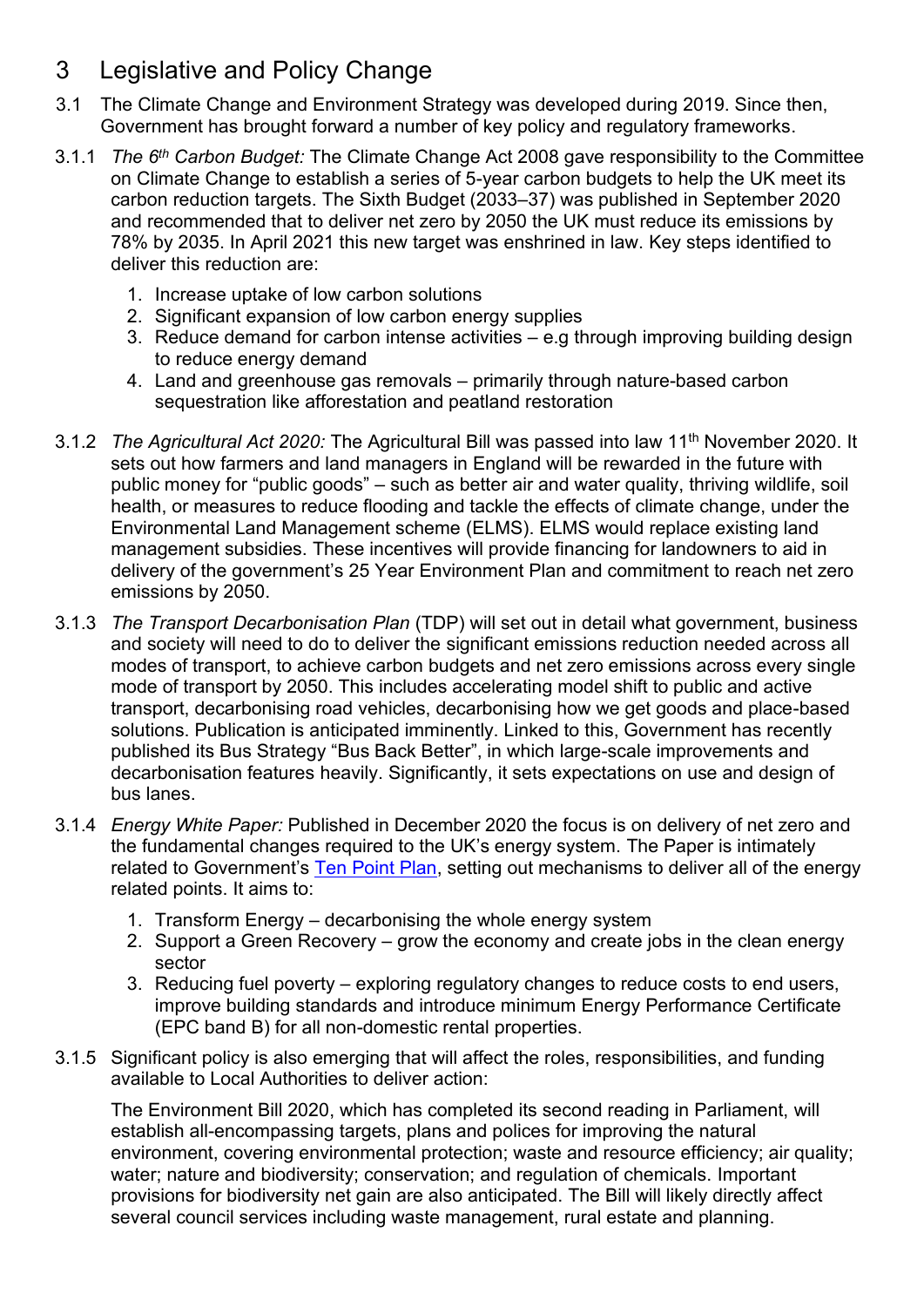3.1.6 Locally, substantial work to underpin new policy and climate action is underway. The Cambridgeshire & Peterborough Independent Climate Change Commission (CPICCC) was established by the CPCA in 2020 to "provide authoritative recommendations to help the region mitigate and adapt to the impacts of climate change". Phase I (complete) has focused on recommendations under the themes of: Transport; Buildings, Energy and Peat. Phase II (underway) will focus on: the role of nature; adaptation; water; waste; business & industry; innovation; and ensuring a Just Transition.

Phase I delivered a wide range of recommendations and stretching targets, many of which would fall to the Local Authorities to deliver. These included:

- Swift electrification of transport, including provision of charging infrastructure, electrification of all Council fleets by 2030 and exclusion of diesel vans/trucks from city centres.
- Use of planning and enforcement powers to deliver improved energy efficient buildings, and local authority own estate to be net zero by 2030
- Lobbying roles with Ofgem, Ofwat to enable investment into future-proofing these networks
- Improving understanding of peatland extend and condition to inform conservation approaches, including emphasis on balancing carbon and agriculture
- Delivering organisational carbon footprint to net-zero by 2030

Discussions are now underway at the CPCA to establish next steps for implementation of some of the recommendations.

## 4 Conclusion - Summary Analysis of Progress

- 4.1 Although progress has been achieved across all seven targets, there are some targets where more delivery has taken place than others. Contributory factors include the type of funding available, demands on existing staff and budgets; skills and time needed to build the wider corporate buy-in into new policy and delivery models.
- 4.2 With the new legislation and policy frameworks coming forward it is proposed more can be achieved, quicker for the Climate and Biodiversity Emergencies if:
	- The CCES Strategy, Targets and Action Plan are reviewed to reflect legislative and policy changes, the findings from the Independent Commission for Climate Change for Cambridgeshire and Peterborough and to the ambitions of the Joint Administration.
	- A Net-Zero and Doubling Nature Programme and Resourcing Plan is developed to sit alongside the strategy aligning the Council's medium-term finances and resources with delivery
	- The Environment Fund is reviewed, as part of the CCES review, to identify how best to allocate the capital borrowing to improve the scale and pace of delivery against targets and identify how other resources can be identified or aligned to support revenue projects such as the biodiversity audit, to inform the budget planning for 2022/23.
	- A framework to collect, analyse and report data from across the Council on net-zero and doubling nature is developed to inform and publish annual progress reports

## 5 Alignment with corporate priorities

5.1 Communities at the heart of everything we do

The Climate and Biodiversity Emergencies negatively impact communities through heightened risks of flooding, overheating, drought, loss of nature. This will continue to impact the lives of our communities unless more is done during the next 10 years to reduce carbon emissions, rebuild natural capital and keep global warming under 2 degrees temperature rise as set out in the Paris Agreement.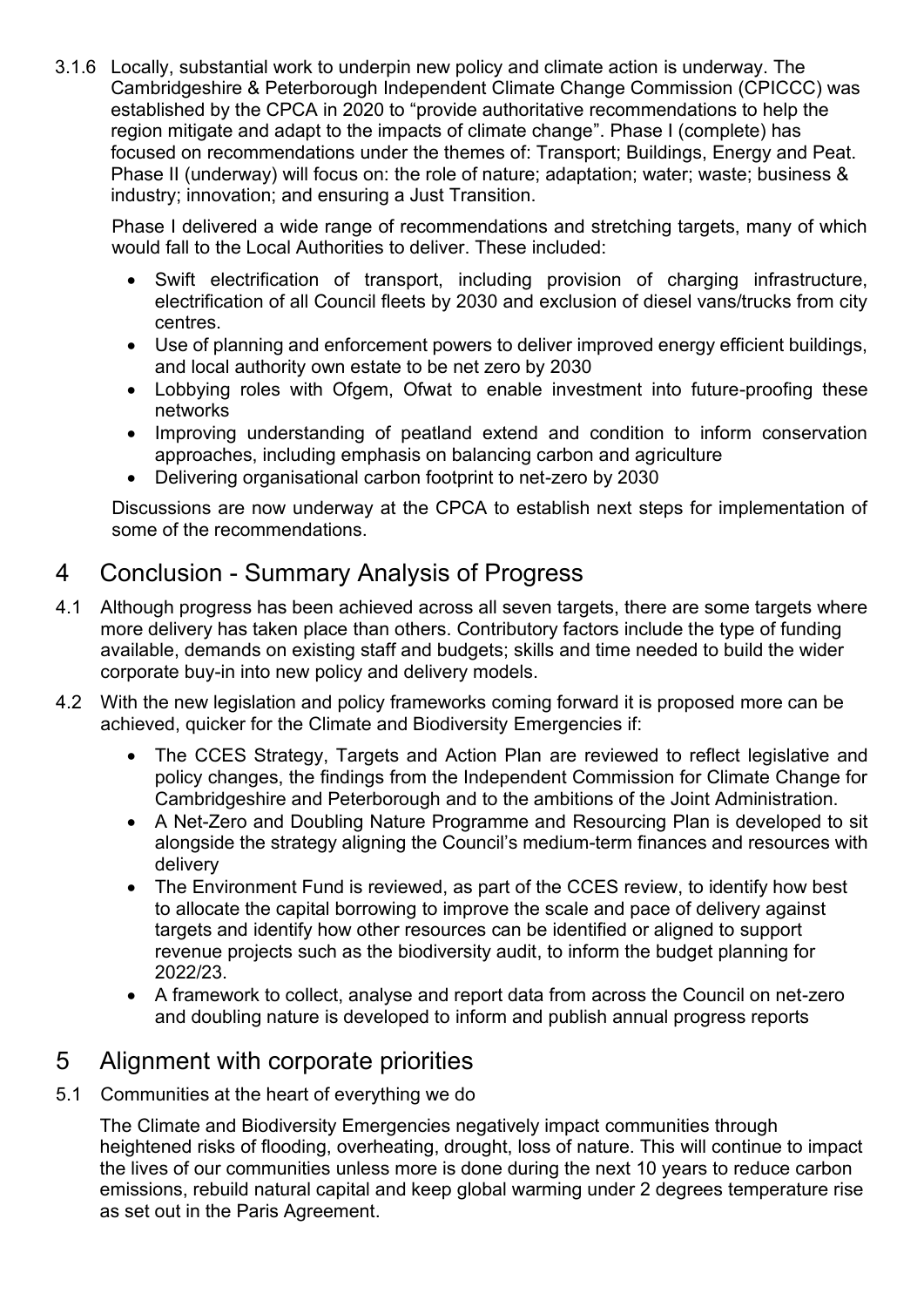#### 5.2 A good quality of life for everyone

As above

5.3 Helping our children learn, develop and live life to the full

Young people have protested that Governments around the world need to do more to protect and enhance the environment and not leave the full cost to future generations. The programming of action to deliver Net-zero and Doubling Nature is needed to ensure intergenerational fairness.

5.4 Cambridgeshire: a well-connected, safe, clean, green environment

See 4.1

5.5 Protecting and caring for those who need us

The vulnerable in our communities will be more susceptible to the impacts and costs of climate change impacts. The review and resourcing of the CCES, targets and action plan must provide for a 'Just' transition and a better future for everyone.

### 6 Significant Implications

6.1 Resource Implications

The review of the Strategy and aligning resources to deliver net zero and doubling nature ambitions, will require staff time to deliver.

The aim is to complete the CCES review to allow any budget plan implications to be discussed and included where appropriate in the 2022-23 Council's budget.

6.2 Procurement/Contractual/Council Contract Procedure Rules Implications

There are no significant implications.

6.3 Statutory, Legal and Risk Implications

There are no significant implications.

6.4 Equality and Diversity Implications

The strategy review and alignment of funding will provide an opportunity to discuss A 'Just' Transition for everyone.

6.5 Engagement and Communications Implications

This is an opportunity to engage with districts, the CPCA, the Independent commission on Climate Change for Cambridgeshire, other partners, public, private and third sectors to align priorities, targets and funding to deliver the scale of change for net-zero carbon emissions.

6.6 Localism and Local Member Involvement

None.

6.7 Public Health Implications

Reviewing the strategy and resources allows further alignment of public health factors to be included in the plans for tackling climate change and biodiversity loss.

- 6.8 Environment and Climate Change Implications on Priority Areas
- <span id="page-10-0"></span>6.8.1 Implication 1: Energy efficient, low carbon buildings.

Positive/neutral/negative Status: Positive Explanation: The intention is to improve the CCES Strategy and better align resources to deliver more quickly. This will create more positive change.

6.8.2 Implication 2: Low carbon transport.

Positive/neutral/negative Status: Positive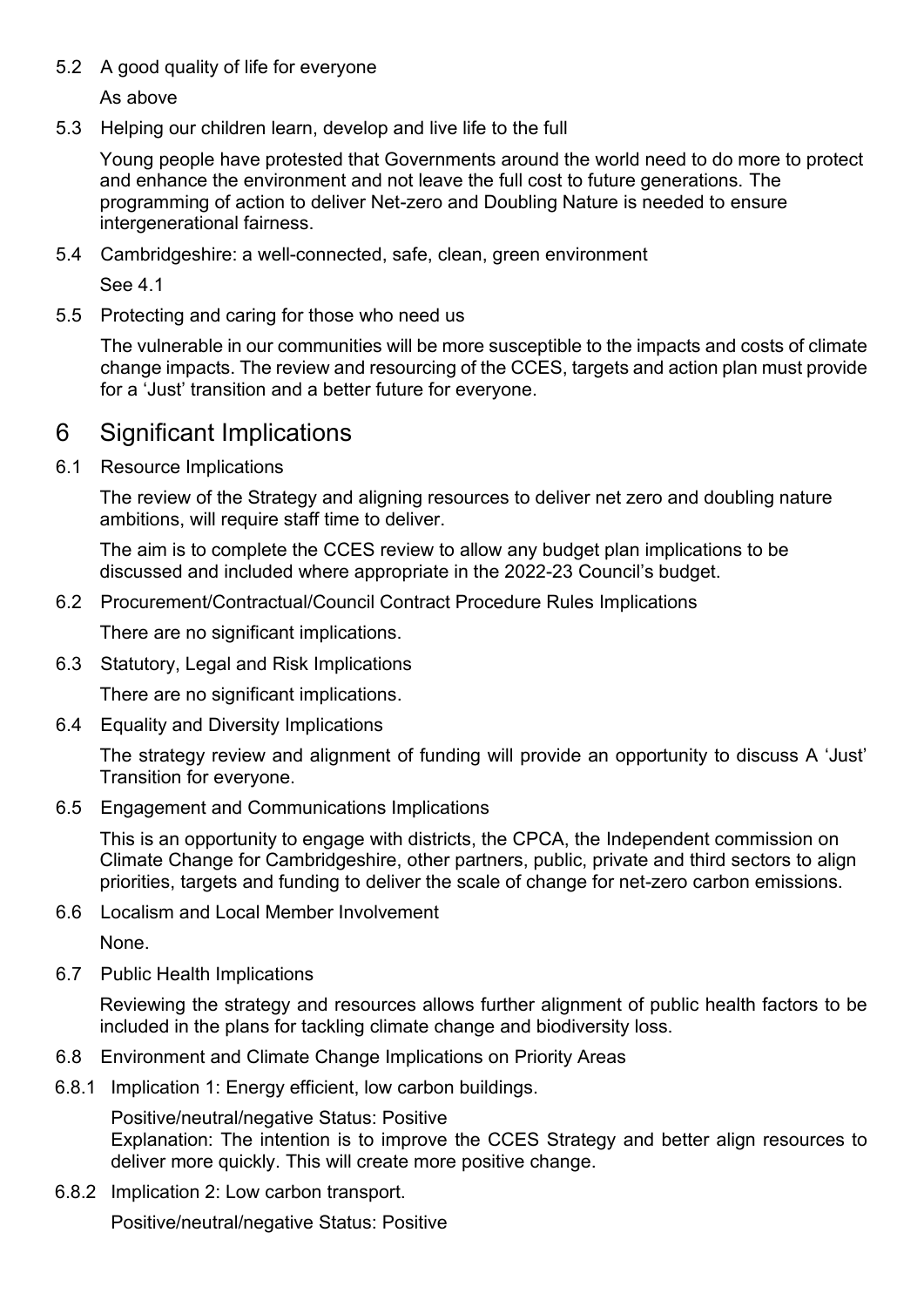Explanation: As [6.8.1](#page-10-0)

6.8.3 Implication 3: Green spaces, peatland, afforestation, habitats and land management.

Positive/neutral/negative Status: Positive Explanation: As [6.8.1](#page-10-0)

6.8.4 Implication 4: Waste Management and Tackling Plastic Pollution.

Positive/neutral/negative Status: Positive Explanation: As [6.8.1](#page-10-0)

6.8.5 Implication 5: Water use, availability and management:

Positive/neutral/negative Status: Positive Explanation: As [6.8.1](#page-10-0)

6.8.6 Implication 6: Air Pollution.

Positive/neutral/negative Status: Positive Explanation: As [6.8.1](#page-10-0)

6.8.7 Implication 7: Resilience of our services and infrastructure; and supporting vulnerable people to cope with climate change.

Positive/neutral/negative Status: Positive Explanation: As [6.8.1](#page-10-0)

Have the resource implications been cleared by Finance?

Yes, Name of Financial Officer: Sarah Heywood

Have the procurement/contractual/ Council Contract Procedure Rules implications been cleared by the LGSS Head of Procurement?

Yes or No, Name of Officer:

Has the impact on statutory, legal and risk implications been cleared by the Council's Monitoring Officer or LGSS Law?

Yes or No. Name of Legal Officer:

Have the equality and diversity implications been cleared by your Service Contact?

Yes , Name of Officer: Elsa Evans

Have any engagement and communication implications been cleared by Communications?

Yes or No, Name of Officer:

Have any localism and Local Member involvement issues been cleared by your Service Contact?

Yes or No, Name of Officer:

Have any Public Health implications been cleared by Public Health?

Yes or No, Name of Officer:

Have any Environment and Climate Change implications been cleared by the Climate Change Officer?

Yes, Name of Officer: Emily Bolton